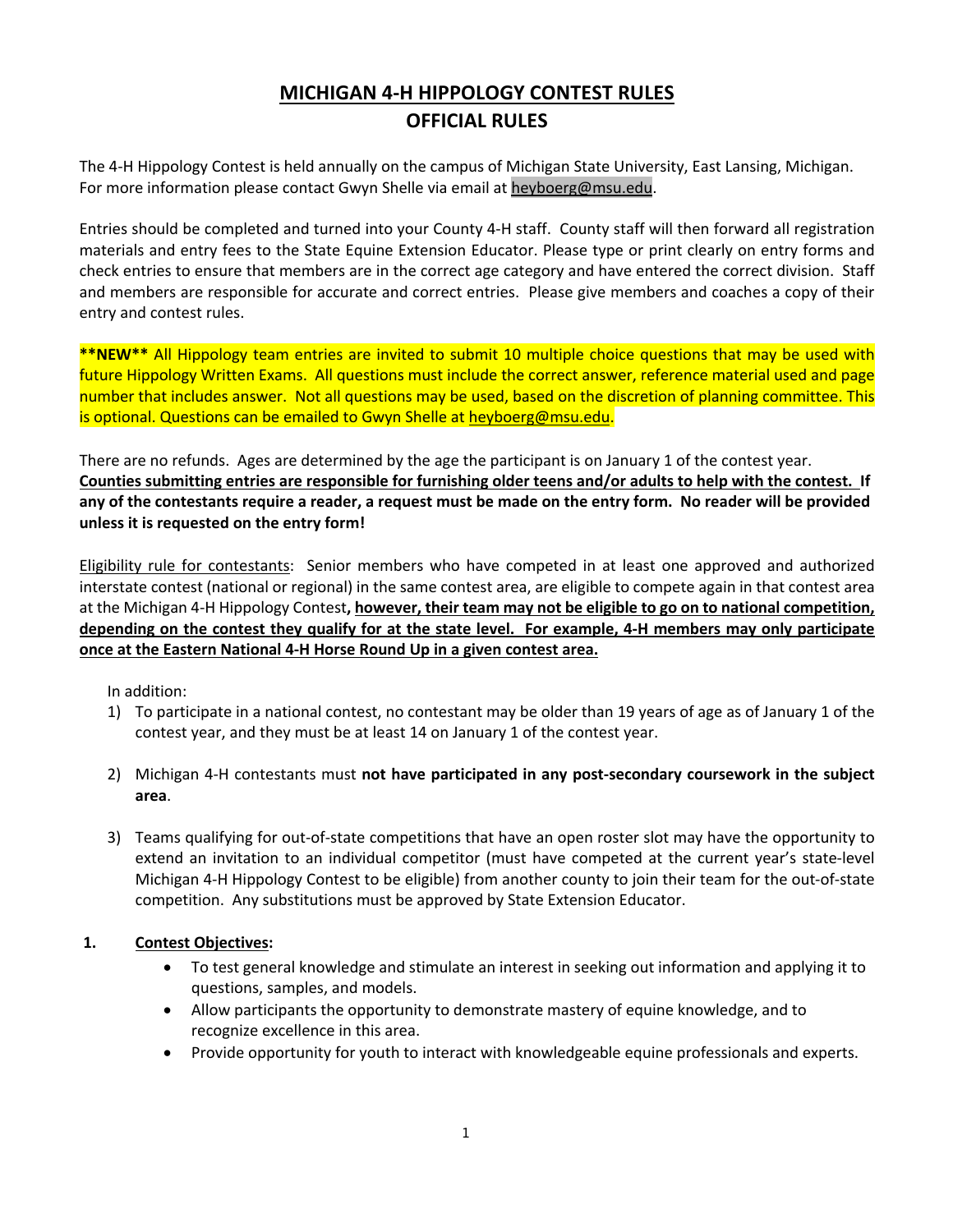## **2. Eligibility**:

- A. Junior Age Requirements Contestants must be at least 8 years of age on January 1 of the current calendar year, and not be more than 13 years of age on January 1 of the current calendar year.
- B. Junior Novice or Senior Novice Division: Will consist of members (all members) who have never competed in the State 4-H Hippology Contest, **except for in the Cloverbud division**. Novice teams are NOT eligible for national or interstate competition.
- C. Senior Age Requirements Contestants must be at least 14 years of age on January 1 of the current calendar year, and not be more than 19 years of age on January 1 of the current calendar year.
- E. Cloverbud division: Must be age 5-7 as of January  $1<sup>st</sup>$  of current year. Cloverbuds will be given the opportunity to participate, but will not be scored or placed. Each participant will be recognized. It is our hope and intention that this introduction at a young age will encourage Cloverbuds to return and compete in Hippology competition in future years. **Their participation in the Cloverbud division will not eliminate them from competing as a Novice in future years.**
- F. Participants must be currently enrolled in a 4-H project in the Michigan county they represent and be approved by their County Extension staff person. This does not have to be the county in which they reside. This can also be a secondary county to their other 4-H projects. Members are not required to own a horse or pony to compete in this contest.

Teams are made up of either 3 or 4 members. When 4 are entered, the 4 team members with the highest scores will comprise the team total. Counties with less than three participants may enter them as individuals. All participants are eligible for individual awards.

- G. National and Interstate Competition
	- 1) All entries must be authorized by the State Extension Educator.
	- 2) In the event that an eligible team does not have enough available members to compete in the contest, they may add, with the approval of the Extension Educator and appropriate county Extension staff members, other members from their county. These members must have competed in the current year's competition and must meet all of the eligibility rules for that contest.

# **3. Number of Participants per County:**

Each county may enter unlimited teams and/or individuals in any division.

### **4. Awards:**

The following awards will be given in the four contest divisions: Top 5 scoring Teams

Top scoring team in Team Problem phase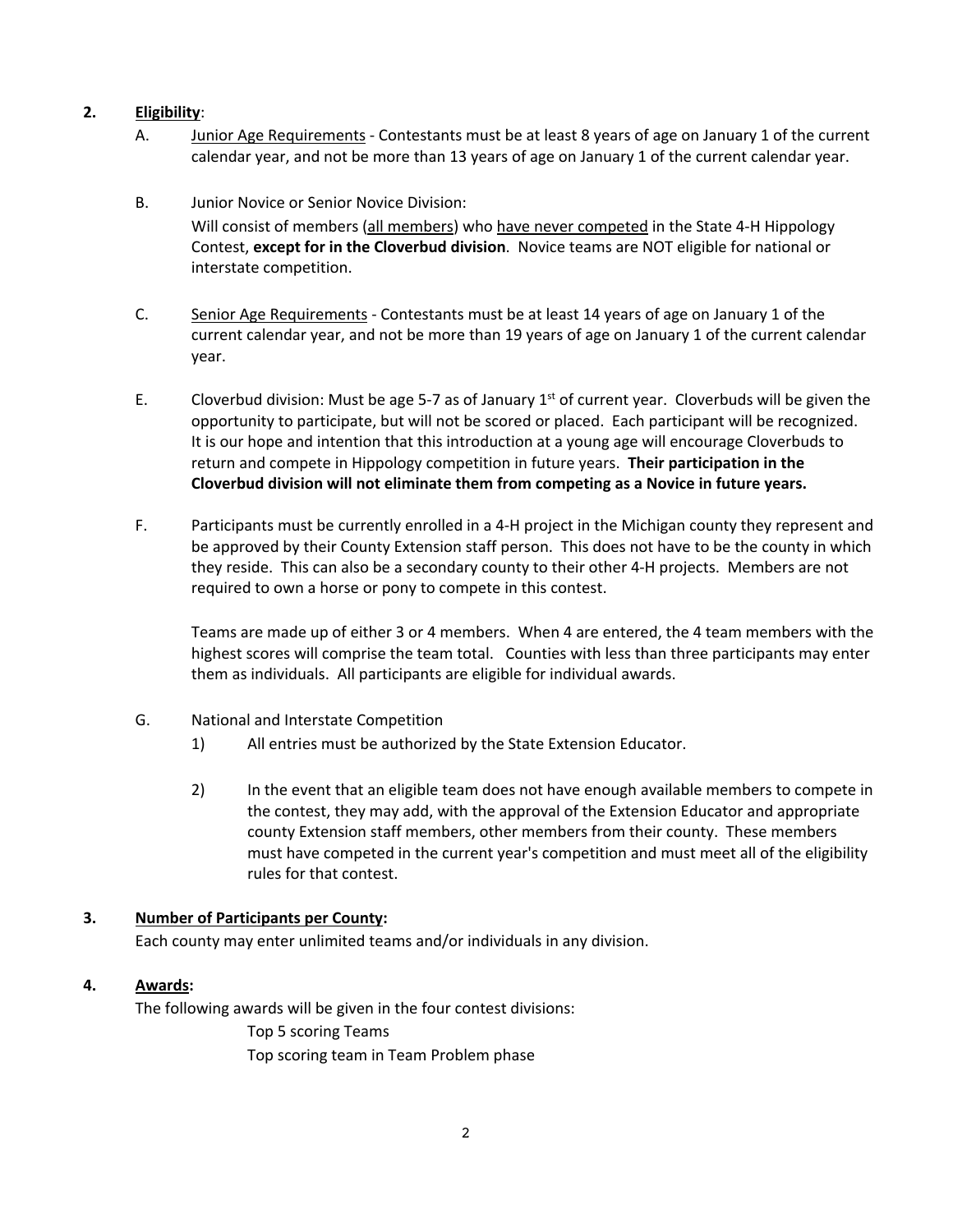Top 15 scoring Individuals Overall Top 5 scoring individuals - Examination phase Top 5 scoring individuals - Station phase Top 5 scoring individuals – Slide phase Top 5 scoring individuals – Judging phase Top 5 scoring individuals – Skills phase

Each Cloverbud participant will be recognized during the Awards Program.

### **5. Contest Procedure:**

- A. All county contestants and teams must report at the designated check in time.
- B. No talking will be permitted after the contest has started. Talking among contestants will result in disqualification, unless during the team problem phase. *Once in the testing area, passing of any information either written or oral, may lead to disqualification upon investigation of the matter*. Contestants may bring quiet, self-entertainment type materials with them for use in the holding room.
- C. The Holding Rooms are to be used before and/or after each phase during the contest. Contestants are expected to be respectful and follow the directions of the room monitor. *Disrespectful behavior on the part of a contestant may result in the disqualification of that contestant.*
- D. References for the contest:
	- 1.)JUNIOR DIVISION

| <b>REV. 2016</b> | 4-H Horse & Pony Project Show Rules & Regulations                      |
|------------------|------------------------------------------------------------------------|
|                  | (https://www.canr.msu.edu/horses ponies/leaders-judges in the area for |
|                  | Useful Resources for 4-H Horse Leaders)                                |
| 4-H 1229         | 4-H Horse Science                                                      |
| 4-H 1228         | 4-H Horses and Horsemanship                                            |
|                  | *4-H bulletins can be ordered from www.4-Hmall.org.                    |

**The Official Horse Breeds Standards Guide**  Fran Lynghaug www.amazon.com and Tractor Supply Company (approx. \$25-\$40)

**Equine Science: Basic Knowledge for Horse People of all Ages** Jean T. Griffiths www.HorseBooksEtc.com Phone: 800-952-5813

**Dover Saddlery- Apparel, tack and horse care items, for the English rider.** To request a free catalog please visit www.DoverSaddlery.com or call 888-234-6942

**Schneider Saddlery** – apparel, tack and horse care items for the English and Western rider. To request a free catalog please visit https://www.sstack.com or call 800-365-1311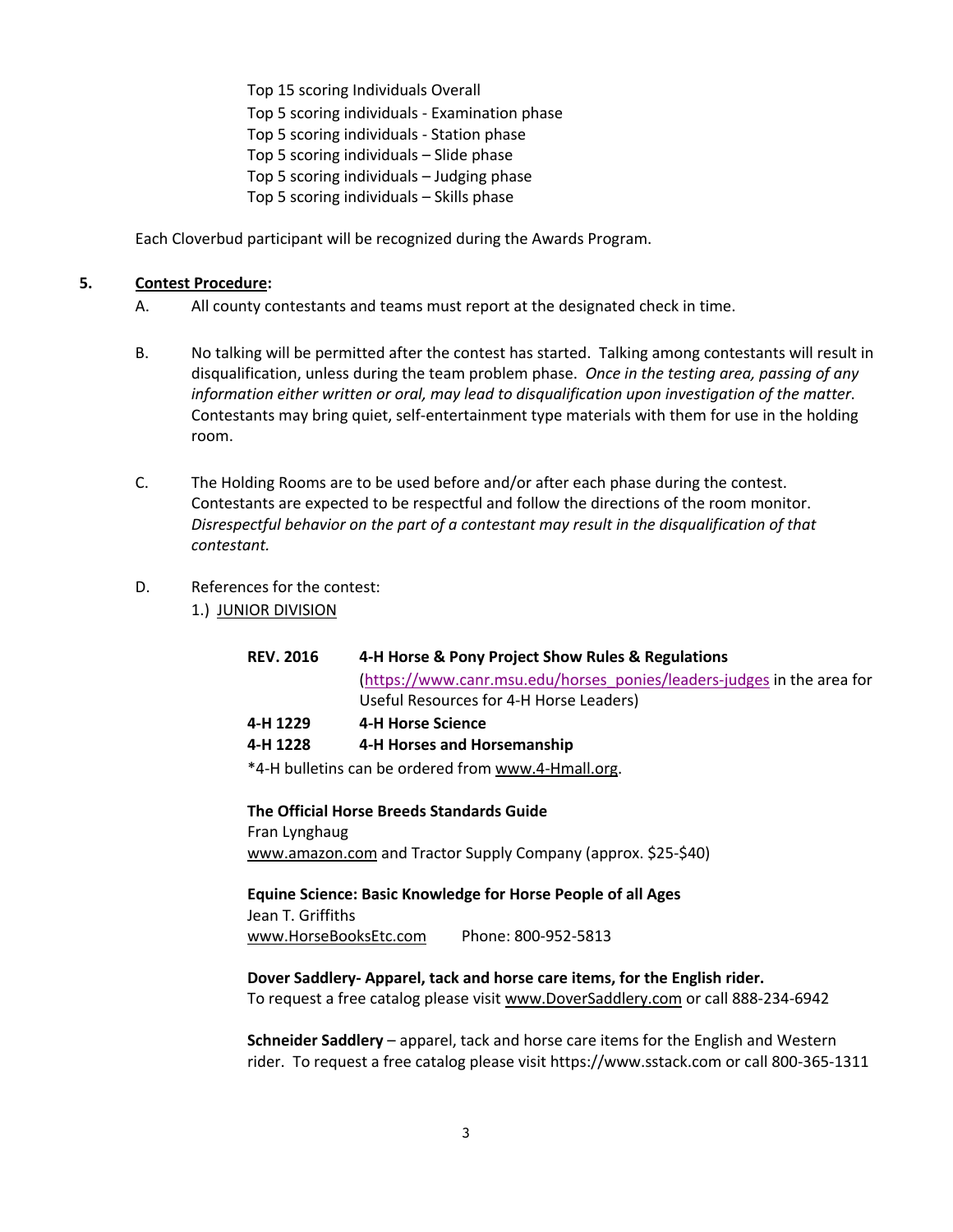### **Big Dee's Tack & Vet Supplies**

To request a free catalog please visit https://www.bigdweb.com or call 800-321-2142

### 2.) SENIOR DIVISION:

*ALL JUNIOR REFERENCE MATERIALS as well as the following:*

**The Illustrated Dictionary of Equine Terms**, New Horizons Education Center Inc., Alpine Publications, P.O. Box 7027, Loveland, CO, 80537. ph: 800-777-7257, fax: 970-667-9157.

The Horse (2<sup>nd</sup> edition) by Evans, Borton, Hintz, Van Vleck W. H. Freeman & Co., 41 Madison Ave, New York, N.Y., 10010 800-903-3019

**The Horse Industry Handbook** - American Youth Horse Council The Equine Collection-Dept. AYHC, PO Box 1539 Fort Lee, NJ 07024-1539 Phone: 800-952-5813

# Feeding and Care of the Horse (2<sup>nd</sup> edition) by Lon D. Lewis

Williams & Walkins P.O. Box 1610, Hagerstown, MD 21740 800-638-0672

#### **Coloring Atlas of Horse Anatomy**

Dr. Robert Kainer & Dr. Thomas McCracken Alpine Publications Inc. P.O. Box 7027 Loveland, CO 80537 1-800-777-7257

**AYHC HS HORSE SMARTS: AN EQUINE REFERENCE & YOUTH ACTIVITY GUIDE**, by the American Youth Horse Council AYHC, 1 Gainer Rd, McDonald, NM 88262 www.ayhc.com Phone: 817-320-2005

Other: Grains, forages, and feed preparations used in this contest will be representatives of feeds utilized in horse rations.

### **6. Explanation of Phases**

- 1) **Written Examination Phase** Senior Division contestants will have 40 multiple choice, 10 true & false. Junior Division contestants will have 20 multiple choice, 5 true & false. The Written exam phase will account for 50 points possible for Seniors and 25 points possible for Juniors.
- 2) **Station Phase** Each area is called a station. Each station is numbered and represents a particular subject. A station may ask to identify tack, equipment, feed samples, internal & external parasites, diseases, gait and other equine activities. Seniors will have five (5) stations and will have three (3) minutes per station. Juniors will have three (3) stations and will have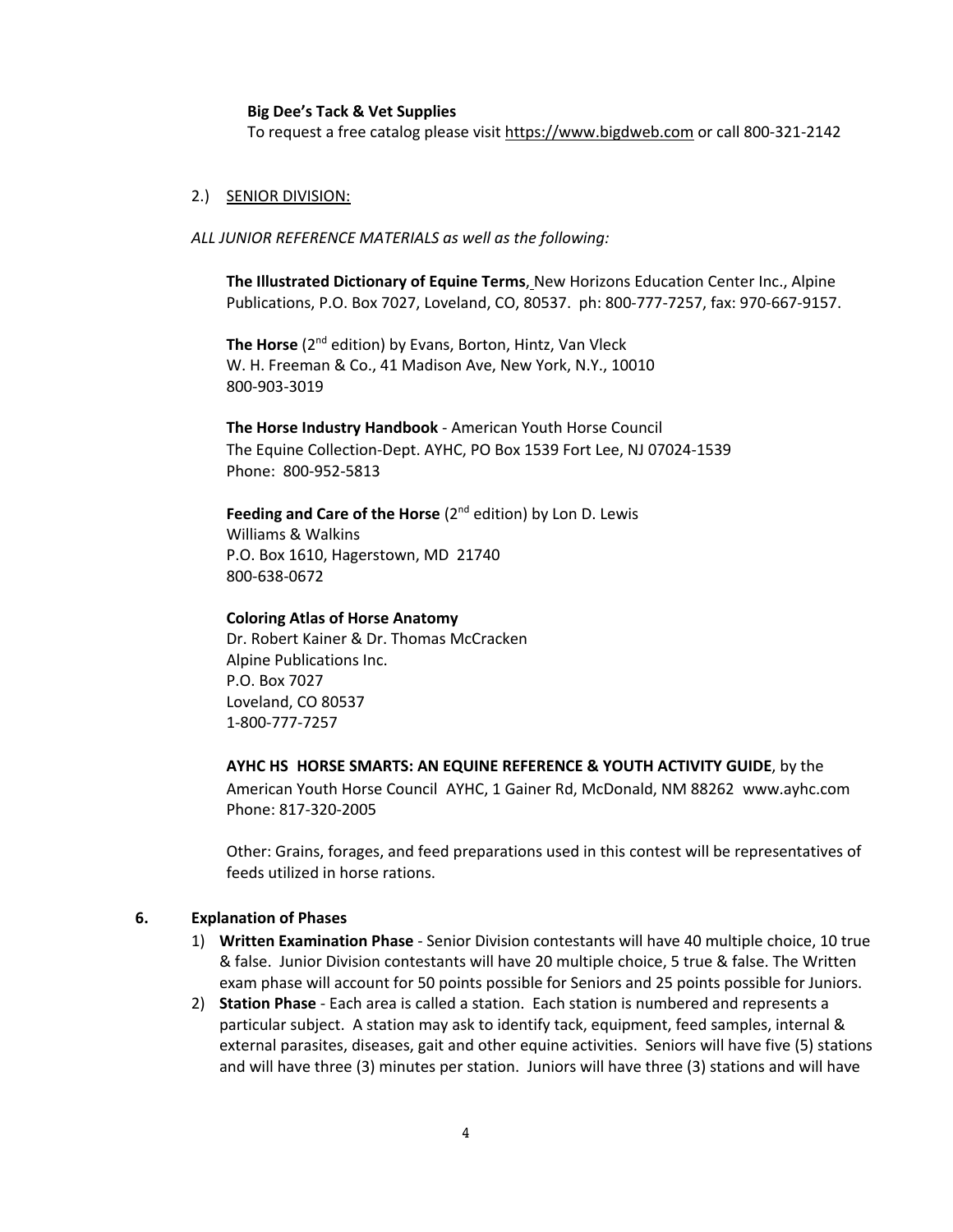four (4) minutes per station. The Station phase will account for 50 points possible for Seniors and 30 points possible for Juniors.

- 4) **Slide Test**  30 projected slides (Seniors) or 15 projected slides (Juniors) to be identified as to, but not limited to, breed, color pattern, tack/equipment, activity, etc. The slide test phase will account for 30 points possible for Seniors and 15 points possible for Juniors.
- 5) **Skills Phase** This phase is hands on and interactive. Difficulty of skills will be based upon age and skill level. Each division will have five (5) skills to demonstrate. These skills may include, but are not limited to; identifying feed stuffs, tack & equipment, leg wrapping, slip-knot tying, lameness evaluation, general care and management. Each skill will be scored by a judge on a scale of 1-10 (1 very poor-10 excellent). The skills phase will account for 50 points possible.
- 6) **Judging Phase** The contestants will be required to judge one video halter class and one video performance class. The classes will consist of 4 horses. The breeds of the horses may include but are not limited to; Stock-type, Arabians, Morgans, Saddlebreds, Draft-type, etc. Contestants will not give oral reasons. Contestants will be asked to answer 5 questions on each class (worth 5 points each). These questions may be, but are not limited to, color pattern, conformation, appointments, etc. Questions are meant to evaluate observation and memorization skills of contestants. The judging phase will account for a total of 150 points possible.
- 5) **Team Problem** (Senior & Junior Teams) The team problem will consist of a hypothetical problem relating to horse management. Teams will be allowed ten (10) minutes to discuss the problem, and five (5) minutes to present their answer to the judge. The explanation or solution should be given by the entire team. It is important that all members of a team assist in the presentation. The teams will be scored on completeness, 40%; accuracy, 40%; and the presentation of the team as a whole, 20%.

## For Senior Teams only: A spontaneous team problem will also be presented to the judge and *scored. Teams will be allowed no preparation time for the spontaneous team problem and will be given 5 minutes to present their answer to the judge.*

Problems will be specific to age and skill level, Juniors will be more introductory and Seniors will be more advanced. Examples may include:

- 1. Plan a specific youth participation activity.
- 2. Set up an annual herd health program.
- 3. Design a stable of a given size for a specific number of horses.
- 4. Set up a nutritional feeding program.
- 5. Design a manure management program.
- 6. Design a training program for a specific type of performance horse.

The Team Problem phase will account for 200 points possible for Senior Teams and 100 points possible for Junior Teams.

### **7. Contest Schedule**

*While the exact schedule of the contest day is subject to change due to size of participants, availability of judges, number of volunteers and length of contest phases, below you will find an approximate timeline for participants.*

### *Saturday*

| 8:30am | Check-In for Participants & Volunteers                                                |  |
|--------|---------------------------------------------------------------------------------------|--|
| 9:00am | Orientation (rules for the day, filling out bubble sheets, going over schedule, etc.) |  |